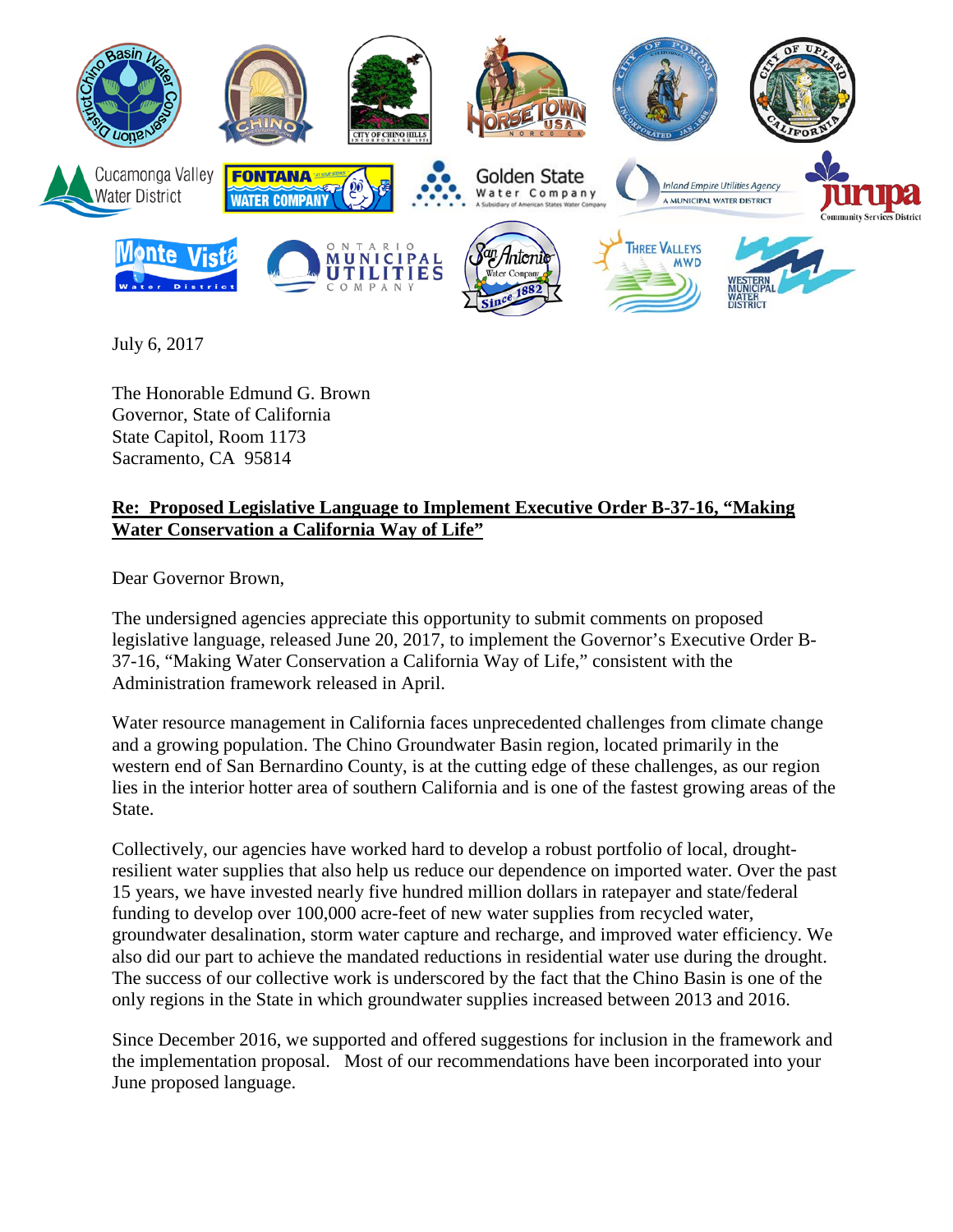We particularly appreciate your recognition of the value of locally developed, drought resilient and hydrologically independent water supplies within water shortage contingency plans and the proposed standard-setting process that utilizes existing indoor and outdoor efficiency standards as the starting point.

We ask that you consider clarifying language to address the following points:

- 1. For water shortage contingency plans, expand the list of recognized hydrologically independent supplies to include treatment/reuse of contaminated groundwater and groundwater stored in designated accounts in sustainably managed groundwater basins. This is an important category of water supplies that have been developed specifically to provide drought resiliency.
- 2. For water efficiency target development, provide clear language for how variations in local conditions will be addressed. The framework indicates that adjustments will be made for unique circumstances. Such adjustments should be referenced in the proposed language.

Finally, we are encouraged that the Administration plans to move the proposed language through the Legislature's policy committee process, as stated in the Summary of Proposed Legislation.

Thank you for the opportunity to provide comments on this important legislation.

Sincerely,

Eunice Ulloa, Executive Director Chino Basin Water Conservation District

Matthew Ballantyne, City Manager City of Chino

Rad Bartlam, City Manager City of Chino Hills

Chad Blais, Public Works Director City of Norco

Linda Lowry, City Manager City of Pomona

Martin Thouvenell, Interim City Manager City of Upland

Martin Zvirbulis, General Manager Cucamonga Valley Water District

Josh Swift, General Manager Fontana Water Company

rtimix T

Benjamin Lewis, Jr., General Manager Foothill Dist. Golden State Water Company

P. Joseph Grindstaff, General Manager Inland Empire Utilities Agency